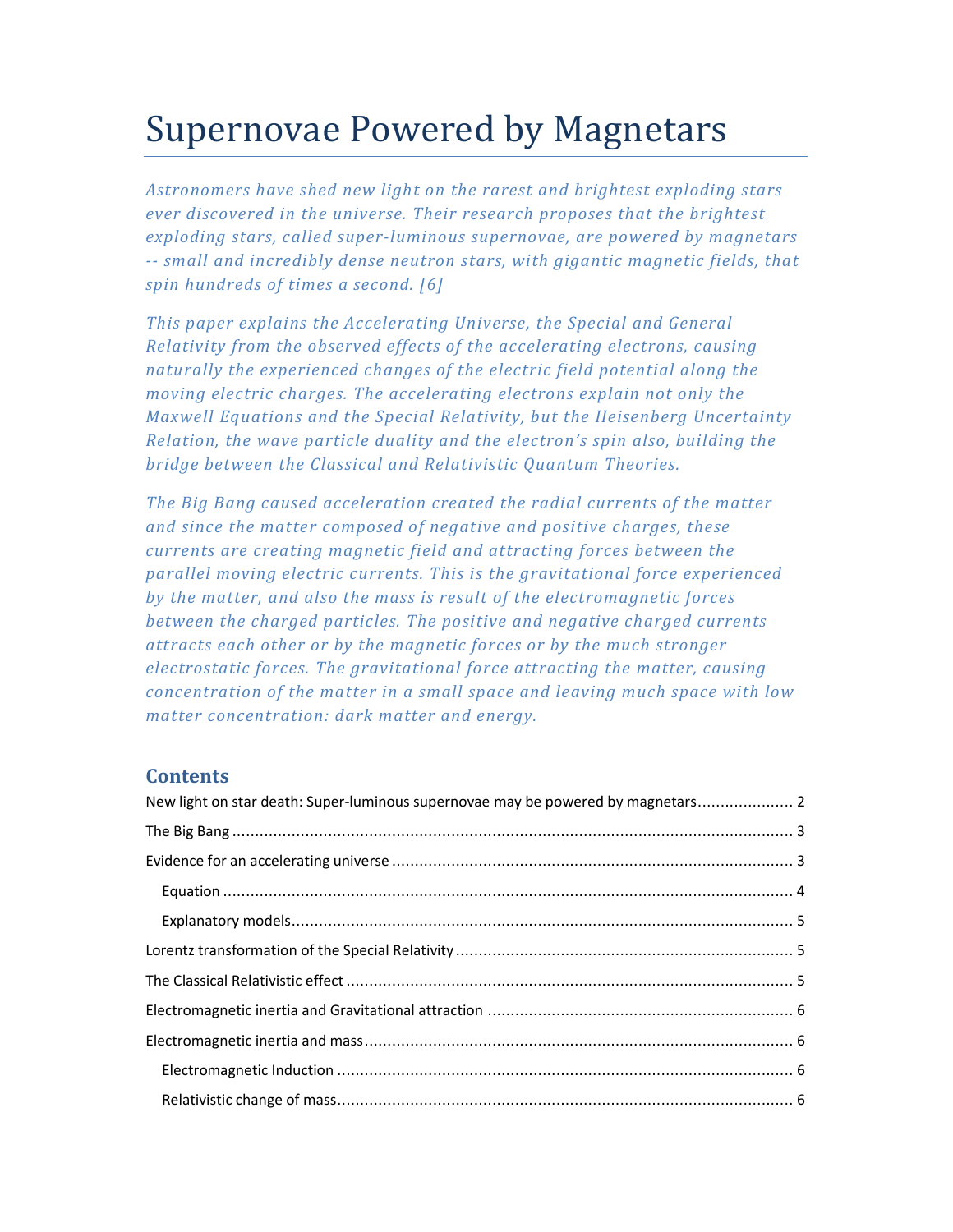# **New light on star death: Super-luminous supernovae may be powered by magnetars**

The research is published Oct. 17 in Nature. It proposes that the brightest exploding stars, called super-luminous supernovae, are powered by magnetars -- small and incredibly dense neutron stars, with gigantic magnetic fields, that spin hundreds of times a second.

Scientists at Queen's Astrophysics Research Centre observed two super-luminous supernovae -- two of the Universe's brightest exploding stars -- for more than a year. Contrary to existing theories, which suggested that the brightest supernovae are caused by super-massive stars exploding, their findings suggest that their origins may be better explained by a type of explosion within the star's core which creates a smaller but extremely dense and rapidly spinning magnetic star.

Matt Nicholl, a research student at the Astrophysics Research Centre at Queen's School of Mathematics and Physics, is lead author of the study. He said: "Supernovae are several billions of times brighter than the Sun, and in fact are so bright that amateur astronomers regularly search for new ones in nearby galaxies. It has been known for decades that the heat and light from these supernovae come from powerful blast-waves and radioactive material.

"But recently some very unusual supernovae have been found, which are too bright to be explained in this way. They are hundreds of times brighter than those found over the last fifty years and the origin of their extreme properties is quite mysterious.

"Some theoretical physicists predicted these types of explosions came from the biggest stars in the universe destroying themselves in a manner quite like a giant thermonuclear bomb. But our data doesn't match up with this theory.

"In a supernova explosion, the star's outer layers are violently ejected, while its core collapses to form an extremely dense neutron star -- weighing as much as the Sun but only tens of kilometers across. We think that, in a small number of cases, the neutron star has a very strong magnetic field, and spins incredibly quickly -- about 300 times a second. As it slows down, it could transmit the spin energy into the supernova, via magnetism, making it much brighter than normal. The data we have seems to match that prediction almost exactly."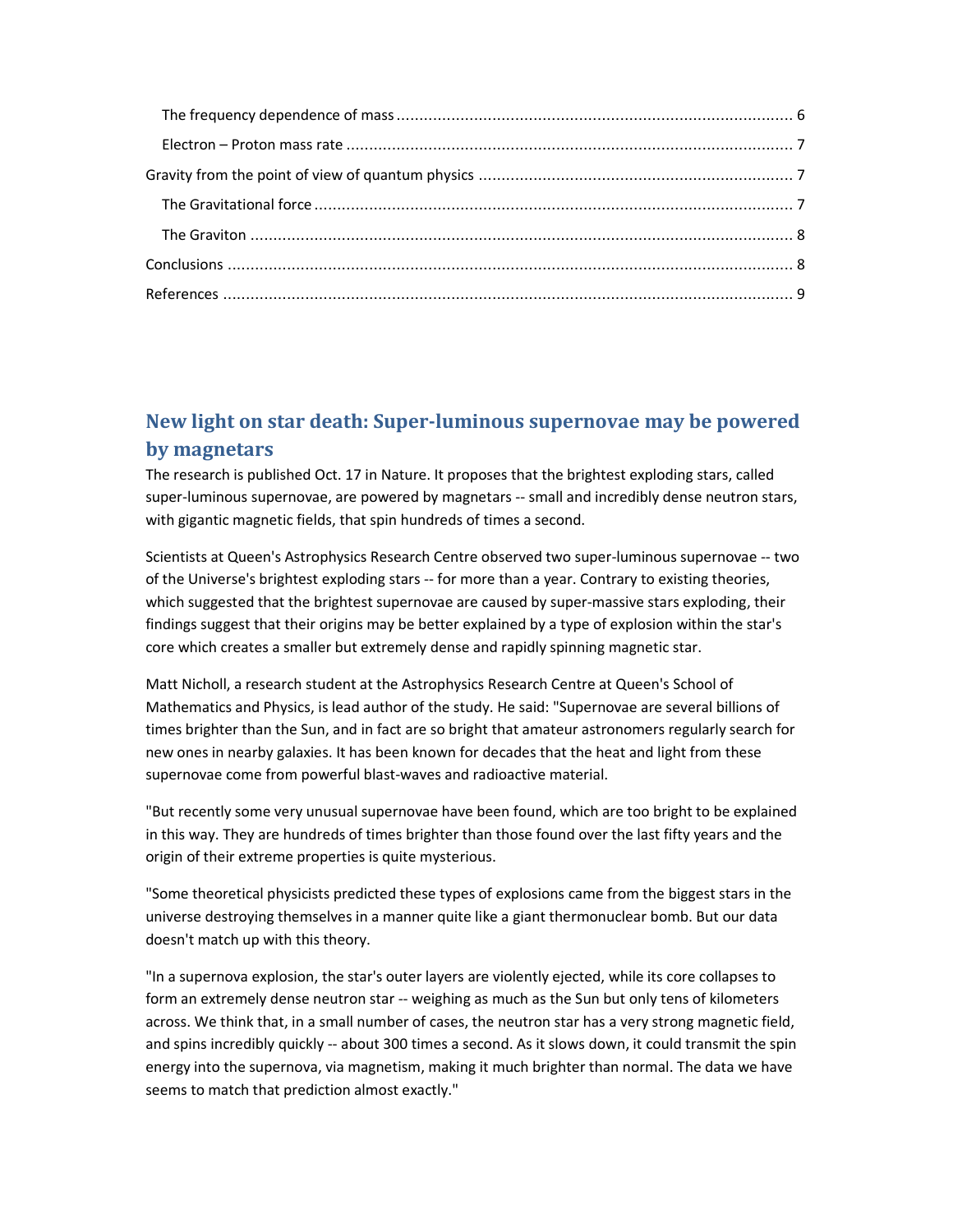Queen's astronomers led an international team of scientists on the study, using some of the world's most powerful telescopes. Much of the data was collected using Pan-STARRS -- the Panoramic Survey Telescope and Rapid Response System. Based on Mount Haleakala in Hawaii, Pan-STARRS boasts the world's largest digital camera, and can cover an area 40 times the size of the full moon in one shot.

The study is one of the projects funded by a €2.3million grant from the European Research Council. The grant was awarded to Professor Stephen Smartt, Director of Queen's Astrophysics Research Centre, in 2012 to lead an international study to hunt for the Universe's earliest supernovae.

Professor Smartt said: "These are really special supernovae. Because they are so bright, we can use them as torches in the very distant Universe. Light travels through space at a fixed speed, as we look further away, we see snapshots of the increasingly distant past. By understanding the processes that result in these dazzling explosions, we can probe the Universe as it was shortly after its birth. Our goal is to find these supernovae in the early Universe, detecting some of the first stars ever to form and watch them produce the first chemical elements created in the Universe." [6]

## **The Big Bang**

The Big Bang caused acceleration created radial currents of the matter, and since the matter is composed of negative and positive charges, these currents are creating magnetic field and attracting forces between the parallel moving electric currents. This is the gravitational force experienced by the matter, and also the mass is result of the electromagnetic forces between the charged particles. The positive and negative charged currents attracts each other or by the magnetic forces or by the much stronger electrostatic forces!?

The gravitational force attracting the matter, causing concentration of the matter in a small space and leaving much space with low matter concentration: dark matter and energy.

There is an asymmetry between the mass of the electric charges, for example proton and electron, can understood by the asymmetrical Planck Distribution Law. This temperature dependent energy distribution is asymmetric around the maximum intensity, where the annihilation of matter and antimatter is a high probability event. The asymmetric sides are creating different frequencies of electromagnetic radiations being in the same intensity level and compensating each other. One of these compensating ratios is the electron – proton mass ratio. The lower energy side has no compensating intensity level, it is the dark energy and the corresponding matter is the dark matter.

## **Evidence for an accelerating universe**

One of the observational foundations for the big bang model of cosmology was the observed expansion of the universe. [4] Measurement of the expansion rate is a critical part of the study, and it has been found that the expansion rate is very nearly "flat". That is, the universe is very close to the critical density, above which it would slow down and collapse inward toward a future "big crunch". One of the great challenges of astronomy and astrophysics is distance measurement over the vast distances of the universe. Since the 1990s it has become apparent that type Ia supernovae offer a unique opportunity for the consistent measurement of distance out to perhaps 1000 Mpc. Measurement at these great distances provided the first data to suggest that the expansion rate of the universe is actually accelerating. That acceleration implies an energy density that acts in opposition to gravity which would cause the expansion to accelerate. This is an energy density which we have not directly detected observationally and it has been given the name "dark energy".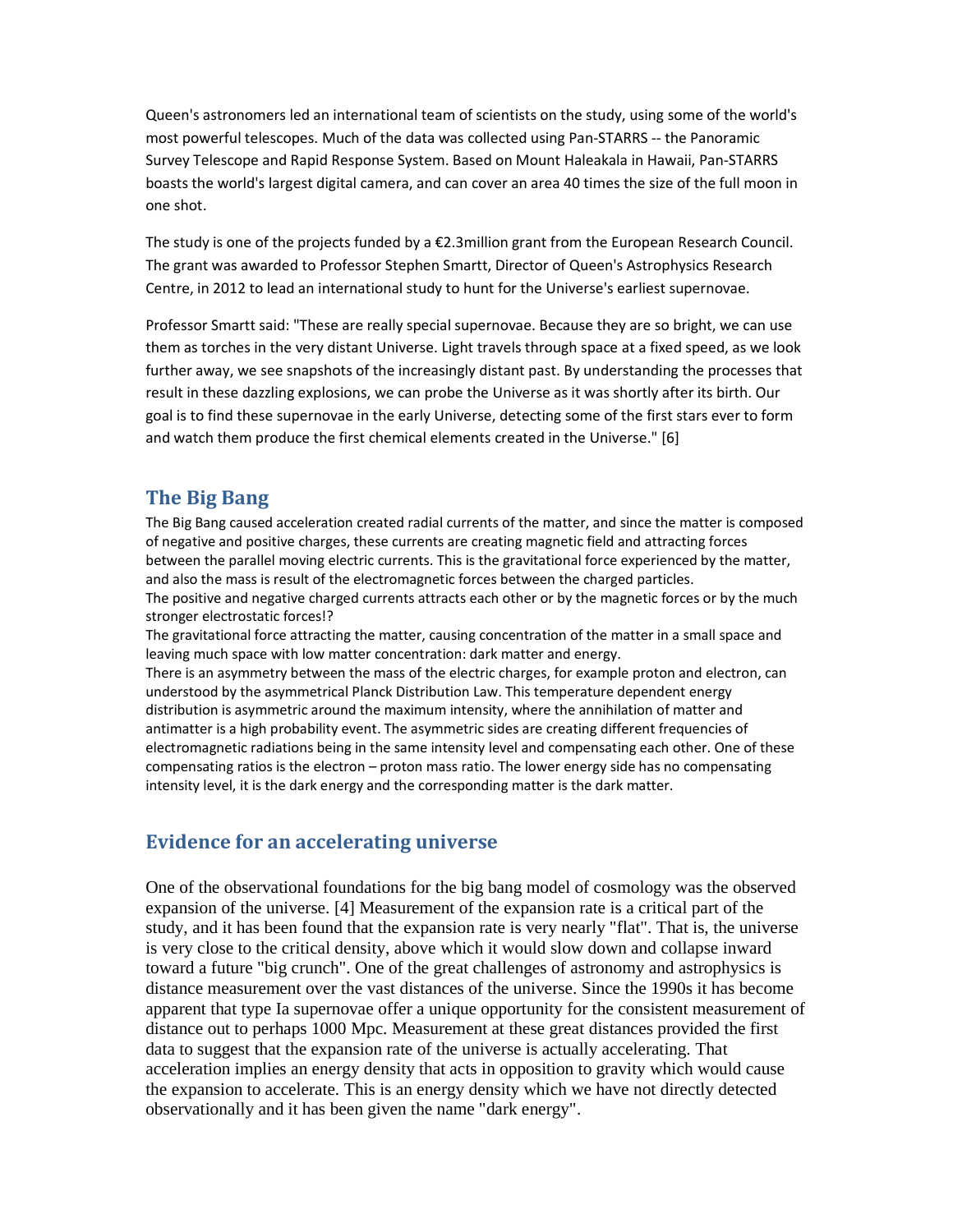The type Ia supernova evidence for an accelerated universe has been discussed by Perlmutter and the diagram below follows his illustration in Physics Today.



The data summarized in the illustration above involve the measurement of the redshifts of the distant supernovae. The observed magnitudes are plotted against the redshift parameter z. Note that there are a number of Type 1a supernovae around  $z=0.6$ , which with a Hubble constant of 71 km/s/mpc is a distance of about 5 billion light years.

#### **Equation**

The cosmological constant  $\Lambda$  appears in Einstein's field equation [5] in the form of

$$
R_{\mu\nu} - \frac{1}{2} R \, g_{\mu\nu} + \Lambda \, g_{\mu\nu} = \frac{8 \pi G}{c^4} T_{\mu\nu} ,
$$

where  $R$  and  $g$  describe the structure of spacetime,  $T$  pertains to matter and energy affecting that structure, and  $G$  and  $c$  are conversion factors that arise from using traditional units of measurement. When  $\Lambda$  is zero, this reduces to the original field equation of general relativity. When  $T$  is zero, the field equation describes empty space (the vacuum).

The cosmological constant has the same effect as an intrinsic energy density of the vacuum,  $\rho_{\text{vac}}$  (and an associated pressure). In this context it is commonly moved onto the right-hand side of the equation, and defined with a proportionality factor of  $8\pi$ :  $\Lambda = 8\pi\rho_{\text{vac}}$ , where unit conventions of general relativity are used (otherwise factors of *G* and *c* would also appear). It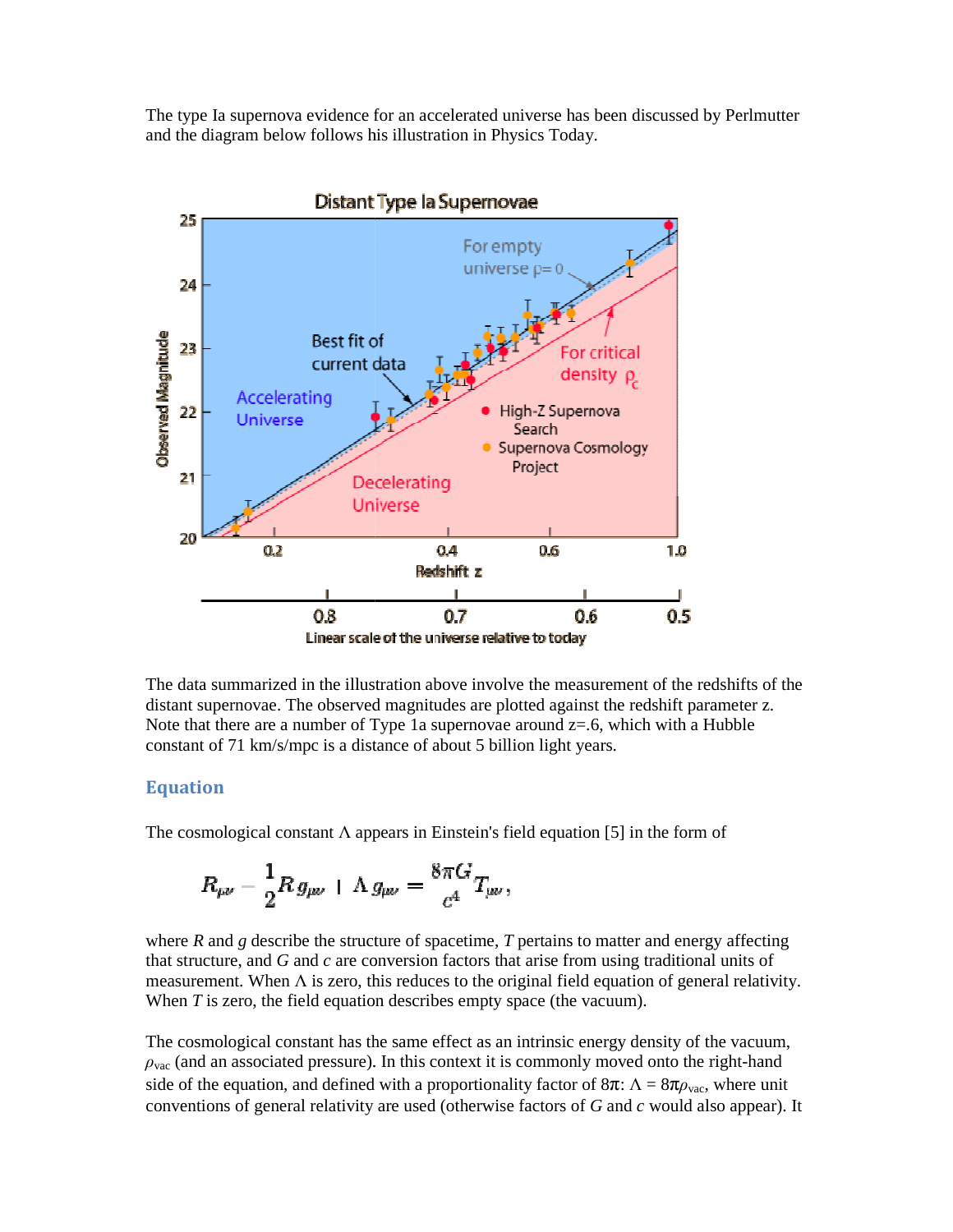is common to quote values of energy density directly, though still using the name "cosmological constant".

A positive vacuum energy density resulting from a cosmological constant implies a negative pressure, and vice versa. If the energy density is positive, the associated negative pressure will drive an accelerated expansion of the universe, as observed. (See dark energy and cosmic inflation for details.)

## **Explanatory models**

Models attempting to explain accelerating expansion include some form of dark energy, dark fluid or phantom energy. The most important property of dark energy is that it has negative pressure which is distributed relatively homogeneously in space. The simplest explanation for dark energy is that it is a cosmological constant or vacuum energy; this leads to the Lambda-CDM model, which is generally known as the Standard Model of Cosmology as of 2003- 2013, since it is the simplest model in good agreement with a variety of recent observations.

## **Lorentz transformation of the Special Relativity**

In the referential frame of the accelerating electrons the charge density lowering linearly because of the linearly growing way they takes every next time period. From the referential frame of the wire there is a parabolic charge density lowering.

The difference between these two referential frames, namely the referential frame of the wire and the referential frame of the moving electrons gives the relativistic effect. Important to say that the moving electrons presenting the time coordinate, since the electrons are taking linearly increasing way every next time period, and the wire presenting the geometric coordinate. The Lorentz transformations are based on moving light sources of the Michelson - Morley experiment giving a practical method to transform time and geometric coordinates without explaining the source of this mystery.

The real mystery is that the accelerating charges are maintaining the accelerating force with their charge distribution locally. The resolution of this mystery that the charges are simply the results of the diffraction patterns, that is the charges and the electric field are two sides of the same thing. Otherwise the charges could exceed the velocity of the electromagnetic field.

The increasing mass of the electric charges the result of the increasing inductive electric force acting against the accelerating force. The decreasing mass of the decreasing acceleration is the result of the inductive electric force acting against the decreasing force. This is the relativistic mass change explanation, especially importantly explaining the mass reduction in case of velocity decrease.

## **The Classical Relativistic effect**

The moving charges are self maintain the electromagnetic field locally, causing their movement and this is the result of their acceleration under the force of this field. In the classical physics the charges will distributed along the electric current so that the electric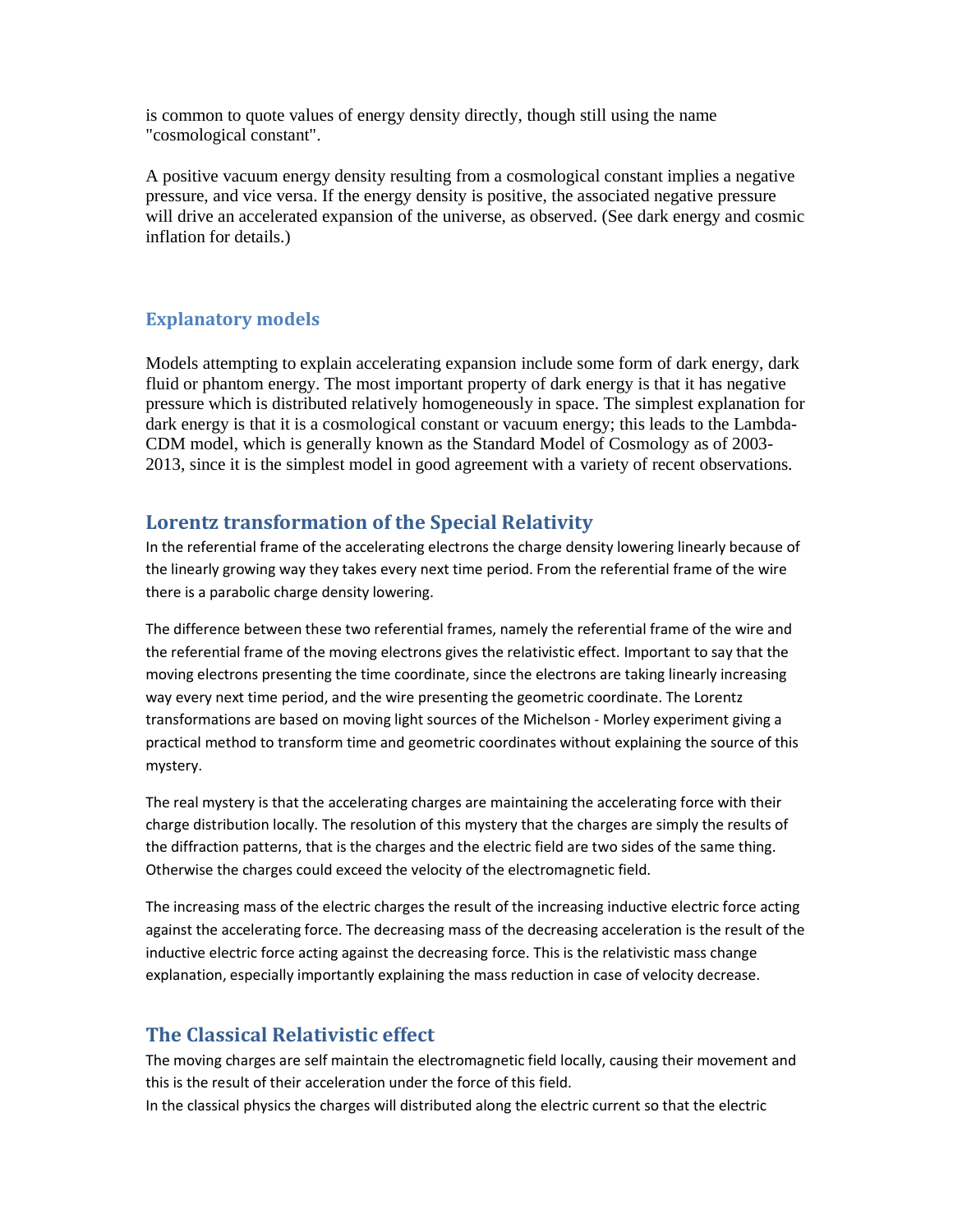potential lowering along the current, by linearly increasing the way they take every next time period because this accelerated motion.

# **Electromagnetic inertia and Gravitational attraction**

Since the magnetic induction creates a negative electric field as a result of the changing acceleration, it works as an electromagnetic inertia, causing an electromagnetic mass.

It looks clear that the growing acceleration results the relativistic growing mass - limited also with the velocity of the electromagnetic wave.

Since  $E = h\nu$  and  $E = mc^2$ ,  $m = h\nu$  / $c^2$  that is the *m* depends only on the *v* frequency. It means that the mass of the proton and electron are electromagnetic and the result of the electromagnetic induction, caused by the changing acceleration of the spinning and moving charge! It could be that the *m<sup>o</sup>* inertial mass is the result of the spin, since this is the only accelerating motion of the electric charge. Since the accelerating motion has different frequency for the electron in the atom and the proton, they masses are different, also as the wavelengths on both sides of the diffraction pattern, giving equal intensity of radiation.

If the mass is electromagnetic, then the gravitation is also electromagnetic effect caused by the accelerating Universe! The same charges would attract each other if they are moving parallel by the magnetic effect.

The Planck distribution law explains the different frequencies of the proton and electron, giving equal intensity to different lambda wavelengths! Also since the particles are diffraction patterns they have some closeness to each other – can be seen as a gravitational force.

## **Electromagnetic inertia and mass**

## **Electromagnetic Induction**

Since the magnetic induction creates a negative electric field as a result of the changing acceleration, it works as an electromagnetic inertia, causing an electromagnetic mass. [1]

## **Relativistic change of mass**

The increasing mass of the electric charges the result of the increasing inductive electric force acting against the accelerating force. The decreasing mass of the decreasing acceleration is the result of the inductive electric force acting against the decreasing force. This is the relativistic mass change explanation, especially importantly explaining the mass reduction in case of velocity decrease.

## **The frequency dependence of mass**

Since  $E = h\nu$  and  $E = mc^2$ ,  $m = h\nu$  / $c^2$  that is the *m* depends only on the *v* frequency. It means that the mass of the proton and electron are electromagnetic and the result of the electromagnetic induction, caused by the changing acceleration of the spinning and moving charge! It could be that the *m<sup>o</sup>* inertial mass is the result of the spin, since this is the only accelerating motion of the electric charge. Since the accelerating motion has different frequency for the electron in the atom and the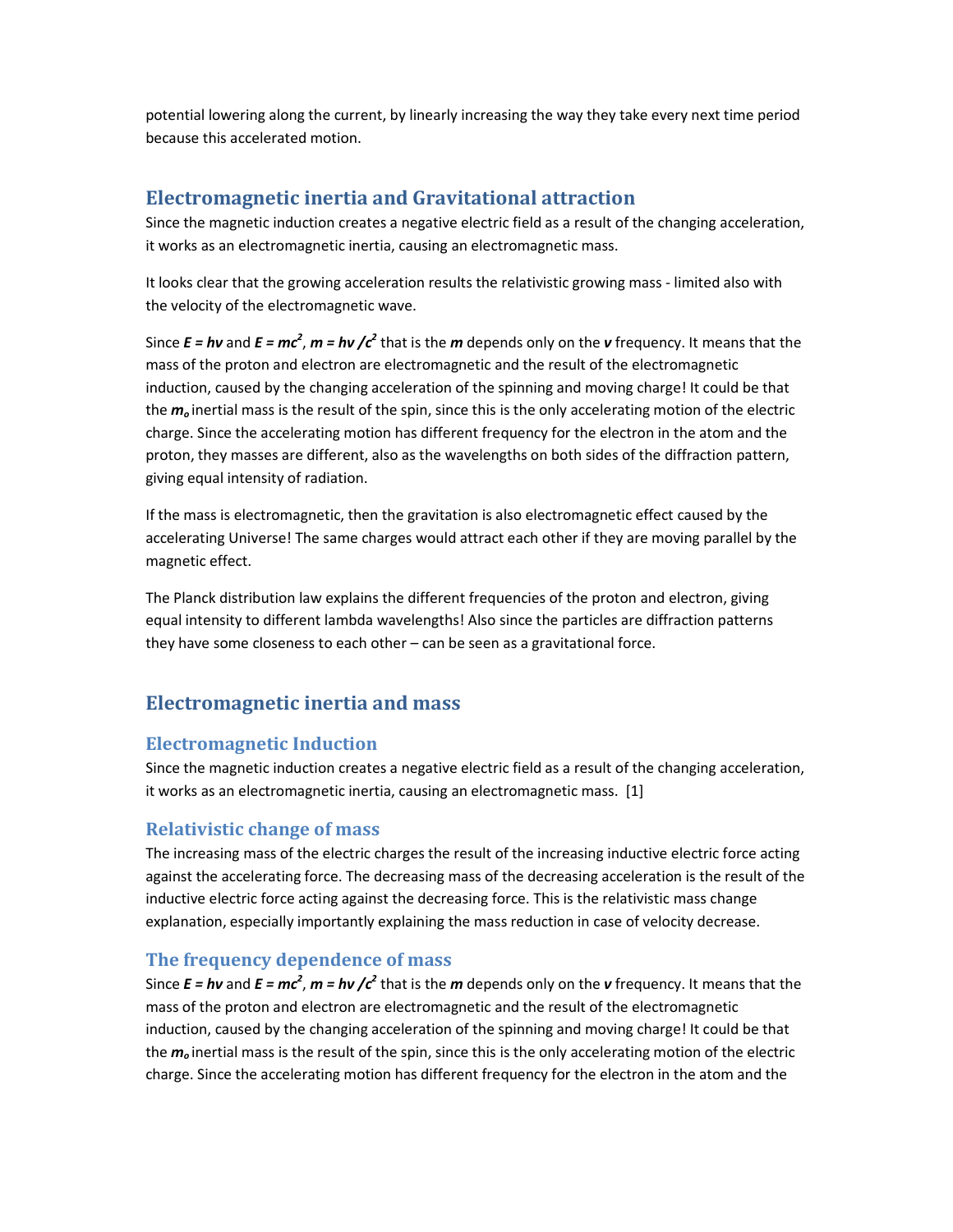proton, they masses are different, also as the wavelengths on both sides of the diffraction pattern, giving equal intensity of radiation.

#### **Electron – Proton mass rate**

The Planck distribution law explains the different frequencies of the proton and electron, giving equal intensity to different lambda wavelengths! Also since the particles are diffraction patterns they have some closeness to each other – can be seen as a gravitational force. [1]

There is an asymmetry between the mass of the electric charges, for example proton and electron, can understood by the asymmetrical Planck Distribution Law. This temperature dependent energy distribution is asymmetric around the maximum intensity, where the annihilation of matter and antimatter is a high probability event. The asymmetric sides are creating different frequencies of electromagnetic radiations being in the same intensity level and compensating each other. One of these compensating ratios is the electron – proton mass ratio. The lower energy side has no compensating intensity level, it is the dark energy and the corresponding matter is the dark matter.

# **Gravity from the point of view of quantum physics**

#### **The Gravitational force**

The gravitational attractive force is basically a magnetic force.

The same electric charges can attract one another by the magnetic force if they are moving parallel in the same direction. Since the electrically neutral matter is composed of negative and positive charges they need 2 photons to mediate this attractive force, one per charges. The Bing Bang caused parallel moving of the matter gives this magnetic force, experienced as gravitational force.

Since graviton is a tensor field, it has spin = 2, could be 2 photons with spin = 1 together.

You can think about photons as virtual electron – positron pairs, obtaining the necessary virtual mass for gravity.

The mass as seen before a result of the diffraction, for example the proton – electron mass rate Mp=1840 Me. In order to move one of these diffraction maximum (electron or proton) we need to intervene into the diffraction pattern with a force appropriate to the intensity of this diffraction maximum, means its intensity or mass.

The Big Bang caused acceleration created radial currents of the matter, and since the matter is composed of negative and positive charges, these currents are creating magnetic field and attracting forces between the parallel moving electric currents. This is the gravitational force experienced by the matter, and also the mass is result of the electromagnetic forces between the charged particles. The positive and negative charged currents attracts each other or by the magnetic forces or by the much stronger electrostatic forces!?

The gravitational force attracting the matter, causing concentration of the matter in a small space and leaving much space with low matter concentration: dark matter and energy. There is an asymmetry between the mass of the electric charges, for example proton and electron, can understood by the asymmetrical Planck Distribution Law. This temperature dependent energy distribution is asymmetric around the maximum intensity, where the annihilation of matter and antimatter is a high probability event. The asymmetric sides are creating different frequencies of electromagnetic radiations being in the same intensity level and compensating each other. One of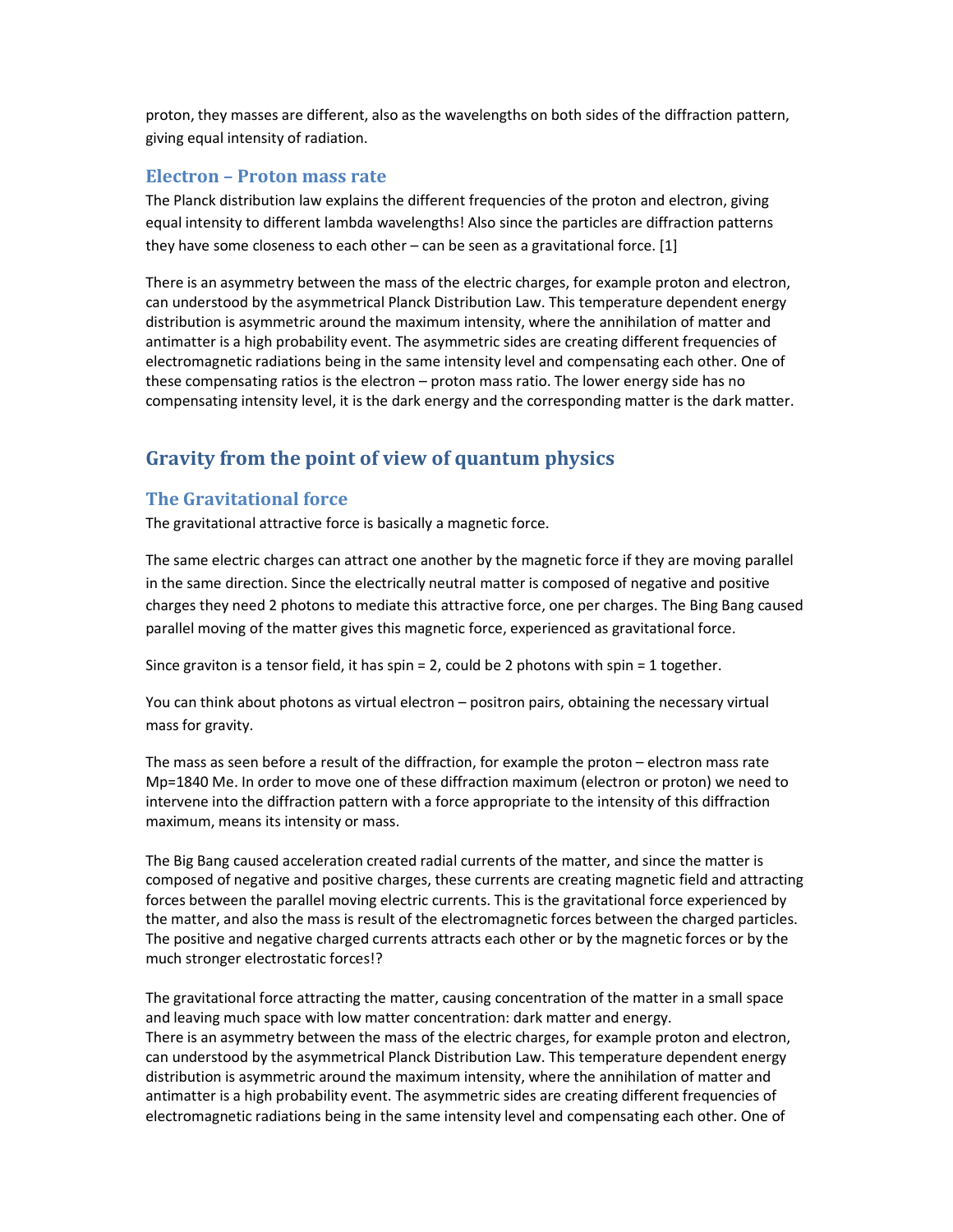these compensating ratios is the electron – proton mass ratio. The lower energy side has no compensating intensity level, it is the dark energy and the corresponding matter is the dark matter.

#### **The Graviton**

In physics, the graviton is a hypothetical elementary particle that mediates the force of gravitation in the framework of quantum field theory. If it exists, the graviton is expected to be massless (because the gravitational force appears to have unlimited range) and must be a spin-2 boson. The spin follows from the fact that the source of gravitation is the stress-energy tensor, a second-rank tensor (compared to electromagnetism's spin-1 photon, the source of which is the four-current, a first-rank tensor). Additionally, it can be shown that any massless spin-2 field would give rise to a force indistinguishable from gravitation, because a massless spin-2 field must couple to (interact with) the stress-energy tensor in the same way that the gravitational field does. This result suggests that, if a massless spin-2 particle is discovered, it must be the graviton, so that the only experimental verification needed for the graviton may simply be the discovery of a massless spin-2 particle. [2]

#### **Conclusions**

Professor Smartt said: "These are really special supernovae. Because they are so bright, we can use them as torches in the very distant Universe. Light travels through space at a fixed speed, as we look further away, we see snapshots of the increasingly distant past. By understanding the processes that result in these dazzling explosions, we can probe the Universe as it was shortly after its birth. Our goal is to find these supernovae in the early Universe, detecting some of the first stars ever to form and watch them produce the first chemical elements created in the Universe." [6]

The accelerating Universe fits into the accelerating charges of the electric currents, because the Bing Bang caused radial moving of the matter.

Needless to say that the accelerating electrons of the steady stationary current are a simple demystification of the magnetic field, by creating a decreasing charge distribution along the wire, maintaining the decreasing U potential and creating the **A** vector potential experienced by the electrons moving by **v** velocity relative to the wire. This way it is easier to understand also the time dependent changes of the electric current and the electromagnetic waves as the resulting fields moving by c velocity.

It could be possible something very important law of the nature behind the self maintaining **E** accelerating force by the accelerated electrons. The accelerated electrons created electromagnetic fields are so natural that they occur as electromagnetic waves traveling with velocity c. It shows that the electric charges are the result of the electromagnetic waves diffraction.

One of the most important conclusions is that the electric charges are moving in an accelerated way and even if their velocity is constant, they have an intrinsic acceleration anyway, the so called spin, since they need at least an intrinsic acceleration to make possible they movement .

The bridge between the classical and quantum theory is based on this intrinsic acceleration of the spin, explaining also the Heisenberg Uncertainty Principle. The particle – wave duality of the electric charges and the photon makes certain that they are both sides of the same thing. Basing the gravitational force on the accelerating Universe caused magnetic force and the Planck Distribution Law of the electromagnetic waves caused diffraction gives us the basis to build a Unified Theory of the physical interactions.